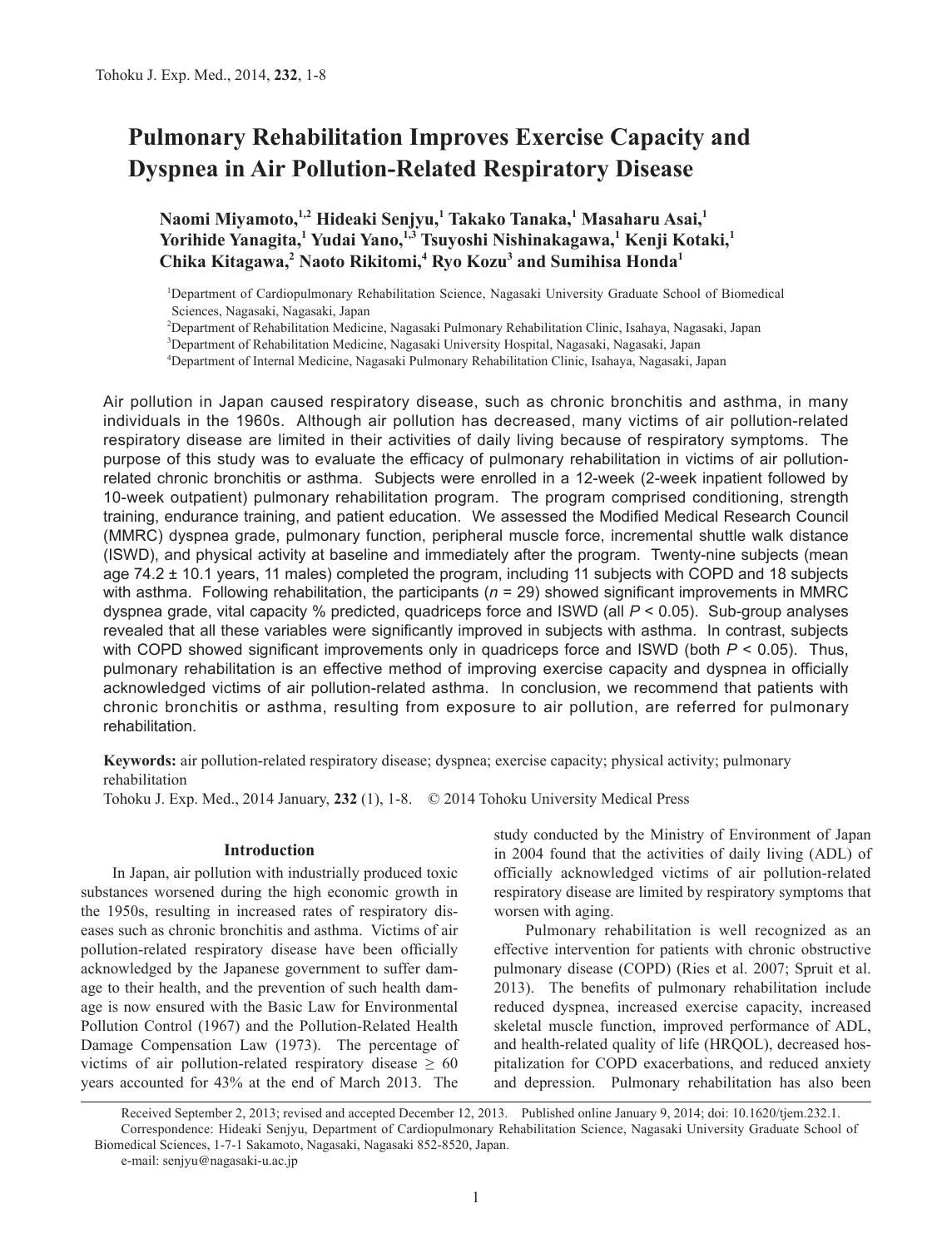reported to be beneficial in patients with interstitial lung disease and asthma (Holland et al. 2008; Kozu et al. 2011; Turner et al. 2011; Spruit et al. 2013). Ochmann et al. (2012) reported that pulmonary rehabilitation improved muscle strength and exercise capacity in patients with occupation-related respiratory disease. However, the effects of pulmonary rehabilitation in officially acknowledged victims of air pollution-related respiratory disease are currently unclear. As the main symptom experienced by these patients is dyspnea, similar to that of COPD patients, pulmonary rehabilitation may be a useful treatment modality in this population.

The aim of this study was to evaluate the efficacy of pulmonary rehabilitation in officially acknowledged victims of air pollution-related respiratory disease.

#### **Materials and Methods**

## *Study Design and Subjects*

This was a prospective single-group intervention study. The subjects were officially acknowledged victims of air pollution-related respiratory disease who gave informed consent for participation in the study. Registered victims all met the following criteria as determined by the Public Relief Systems of Kurashiki and Kitakyushu cities, in accordance with the Basic Law for Environmental Pollution Control (1967) and the Pollution-Related Health Damage Compensation Law (1973): (1) they resided or had spent time undertaking activities in an area specified as having significant air pollution (Table 1), and (2) they had been diagnosed with chronic bronchitis or asthma by a respiratory physician. Most subjects were diagnosed with respiratory disease more than 40 years ago. The exclusion criteria were: exacerbation of respiratory symptoms within the previous 4 weeks, inability to perform exercise testing or training, neuromuscular disease, and cognitive impairment rendering them unable to complete the questionnaires. This study was approved by the Human Ethics Review Committee of Nagasaki University Graduate School of Biomedical Science.

#### *Baseline Measurements*

Gender, age, diagnosis, and use of long-term oxygen therapy (LTOT) were recorded for all subjects at baseline. Height, weight, dyspnea, pulmonary function, peripheral muscle force, exercise capacity, ADL, HRQOL, depression, and physical activity were assessed at baseline and immediately after a 12-week pulmonary rehabilitation program.

Body mass index was calculated from the height and weight. Dyspnea was evaluated using the Modified Medical Research Council (MMRC) dyspnea scale, which grades the severity of dyspnea during daily living from grade 0 to grade 4 (Mahler and Wells 1988).

Pulmonary function was evaluated using an electronic spirometer (FUDAC 70; Fukuda Sangyo Inc., Chiba, Japan). Forced expiratory volume in one second  $(FEV_1)$ , vital capacity (VC), and forced vital capacity (FVC) were measured in accordance with the recommended guidelines (American Thoracic Society 1995) and were repeated until at least three reproducible forced expiratory curves had been obtained. Results are expressed as percentages of predicted normal values, using data published by the Japanese Respiratory Society.

Handgrip force (HF) was measured twice in the dominant hand while standing, using a hand dynamometer (GRIP-D; OG Giken Corp., Okayama, Japan). The maximum force was recorded. Quadriceps force (QF) was measured as the peak force recorded during a maximal isometric knee extension maneuver with the hip and knee in 90° flexion using a hand-held dynamometer with a fixing belt (*μ*-Tas F-1; Anima Corp., Tokyo, Japan). The maximum value of three attempts on the dominant side was recorded. HF and QF were also calculated as percentages of the predicted values corrected for gender, age, height, and weight (The National Isometric Muscle Strength Database 1996).

Exercise capacity was assessed by the distance walked in the incremental shuttle walk test (ISWT), performed according to published standards (Singh et al. 1992). The test was performed twice and the maximum value was recorded.

ADL scores were evaluated using the Nagasaki University Respiratory Activities of Daily Living questionnaire (Takigawa et al. 2007). This questionnaire consists of 10 items, plus a score for walking distance. Each item rates movement speed, dyspnea, and flow rate of inspired oxygen from 0 to 3, and the continuous walking distance is scored from 0 to 10. The maximum total score is 100 points.

HRQOL was evaluated using the Japanese version of the St. George's Respiratory Questionnaire (SGRQ) (Jones et al. 1992), which is a self-complete questionnaire. Depression was assessed using the Japanese version of the Center for Epidemiologic Studies Depression (CES-D) questionnaire (Radloff 1977). This questionnaire consists of 20 items with a maximum total score of 60 points, and a score of 16 points or greater was considered to indicate depression (Iwata et al. 1995).

Physical activity was evaluated using a uniaxial accelerometer (Lifecorder GS; Suzuken Corp., Nagoya, Japan). The accelerometer was worn around the waist from the time of rising in the morning until going to sleep at night (excluding bathing time). The energy expenditure and number of steps were recorded for 7 days at baseline and after pulmonary rehabilitation.

#### *Pulmonary Rehabilitation Program*

The pulmonary rehabilitation program included each patient's usual medical care, oxygen therapy as required, dietary instruction,

Table 1. Time required for certification of exposure to air pollution.

| Certified disease  |           |           |           |
|--------------------|-----------|-----------|-----------|
| Chronic bronchitis | 24 months | 48 months | 36 months |
| Asthma             | 12 months | 30 months | 18 months |

A: subject resided in a designated area prior to 1973.

B: subject did not reside in a designated area, but spent at least 8 hours per day in a designated area.

C: subject resided in a designated area and then relocated, but returned for work in a designated area for at least 8 hours per day.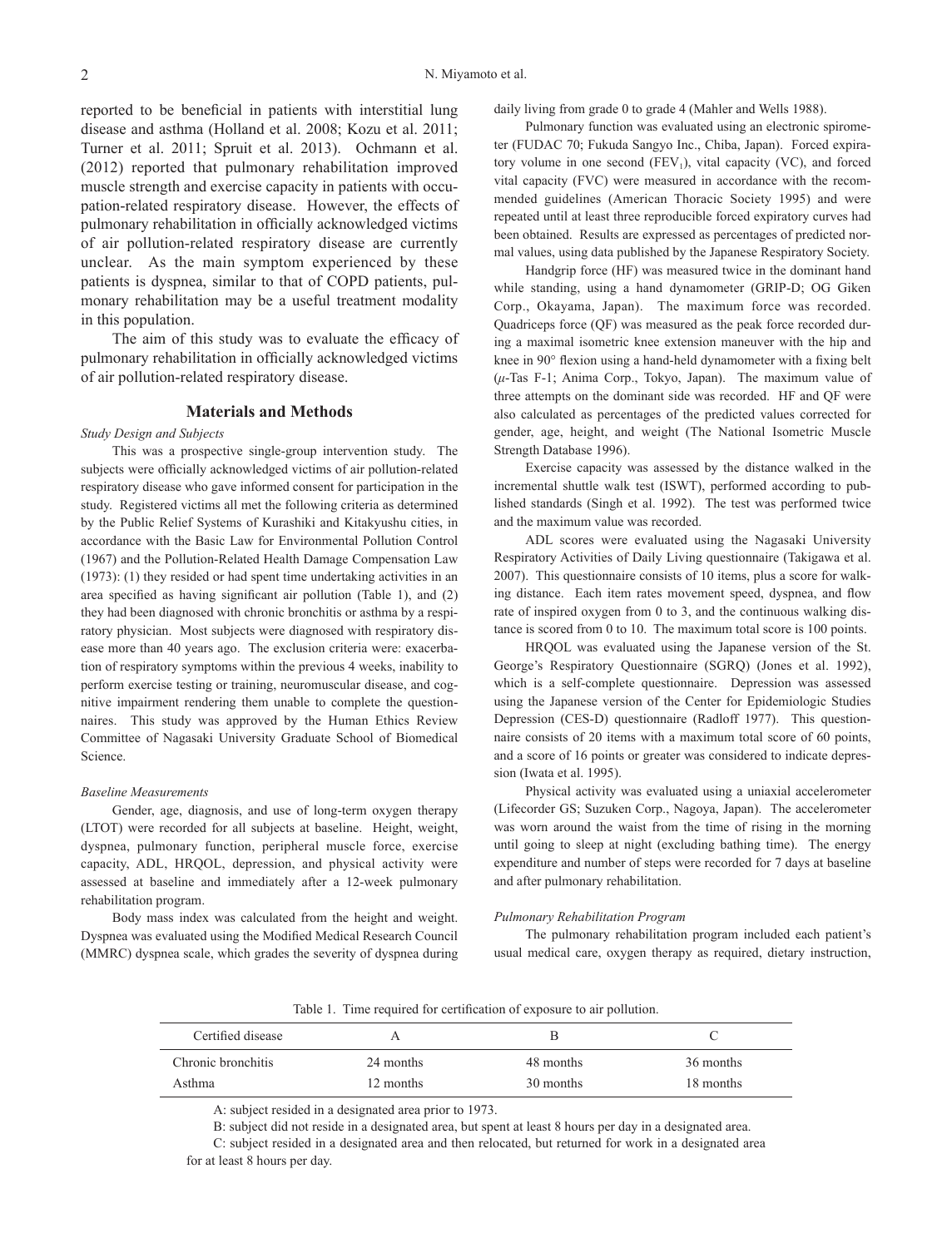and patient education in parallel with exercise training. Physical function and health status were evaluated at baseline, and the program was tailored according to the needs of each patient. Exercise training consisted of: (1) conditioning (breathing training, relaxation, and stretches); (2) strength training (upper limb and lower limb); (3) endurance training (ground-based and treadmill walking, cycling); and (4) patient education (management of continued home exercise, performance of ADL, and self-management of exacerbations). For walking training, the initial intensity was prescribed at 60-80% of the maximum speed achieved in the ISWT. Subjects underwent inpatient rehabilitation (60 min of exercise training twice a day, 6 days per week, for 2 weeks) followed by outpatient rehabilitation (1-2 times per week for 10 weeks). They were instructed to follow a home program during outpatient rehabilitation that included conditioning, strength training, and ground-based walking.

#### *Statistical Analysis*

The Shapiro-Wilk test was used to examine the distribution of the data. Data that did not conform to a normal distribution were analyzed using nonparametric tests. Data were compared with respect to the baseline characteristics between subjects with chronic bronchitis and subjects with asthma, using unpaired *t*-tests, the Mann-Whitney *U* test and chi-square test. Pre- and post-pulmonary rehabilitation data were compared using paired *t*-tests, Wilcoxon signed-rank test and chi-square test. Statistical significance was defined at  $P < 0.05$ . All analyses were performed using IBM SPSS Statistics 18.0 for Windows (IBM SPSS, Tokyo, Japan).

## **Results**

Fifty-three officially acknowledged victims of air pollution-related respiratory disease consented to participate in the study (Fig. 1). Twenty-nine of these subjects (55%) completed all 12 weeks of the pulmonary rehabilitation program, and were assessed immediately after the program. Of these 29 subjects, 11 had COPD and 18 had asthma. The characteristics of the 29 subjects are shown in Table 2. At baseline, 73% of subjects experienced significant dys-



Fig. 1. Flow-chart of subjects in the study.

Fifty-three officially acknowledged victims of air pollution-related respiratory disease consented to inclusion in the study. Subjects who did not complete all 12 weeks of the pulmonary rehabilitation program were excluded from the analyses. Twenty-nine subjects completed the program.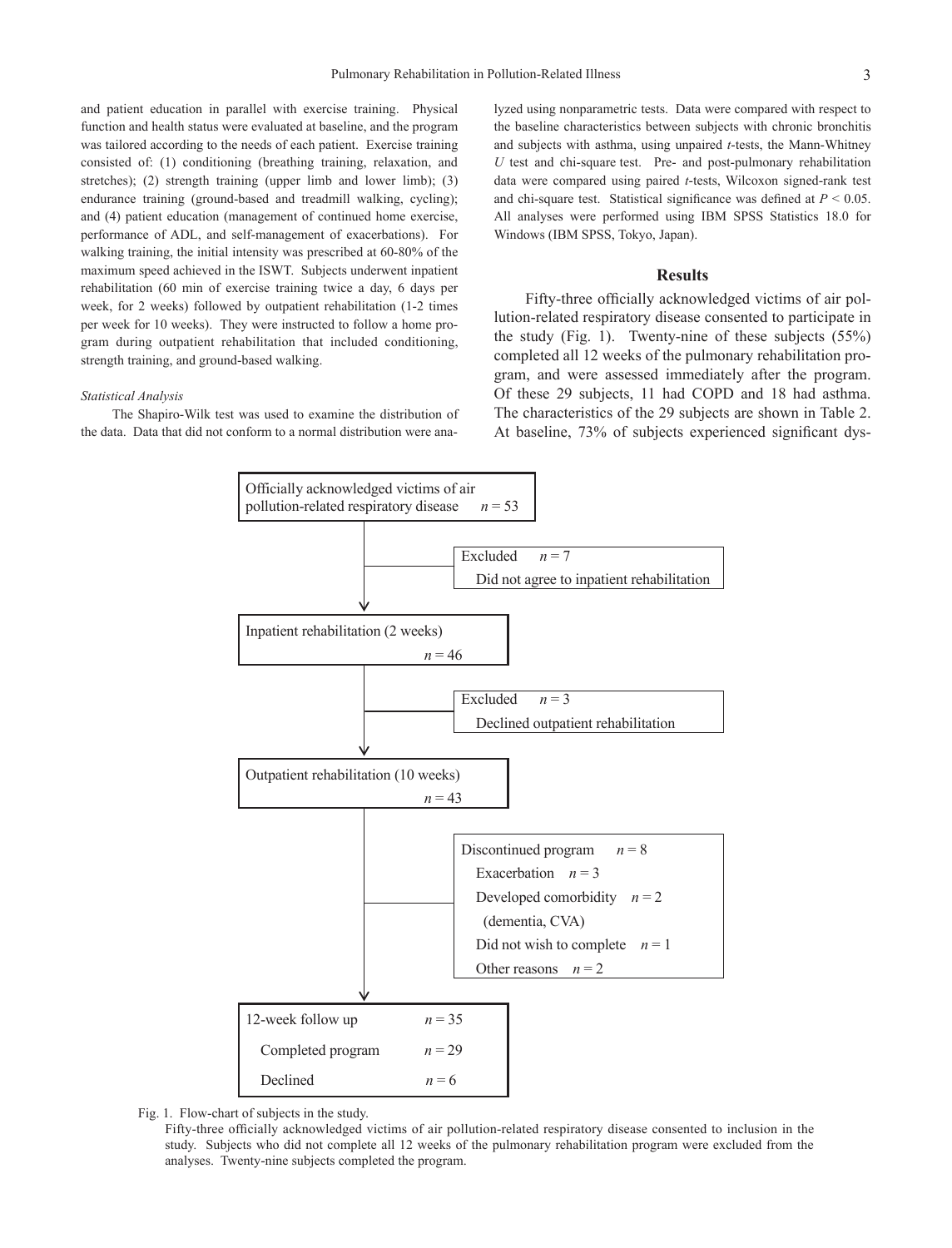Table 2. Characteristics of the subjects.

| Characteristics                   | All Subjects      | Chronic bronchitis<br>$(n = 11)$ | Asthma<br>$(n=18)$ | $P$ value            |  |
|-----------------------------------|-------------------|----------------------------------|--------------------|----------------------|--|
| Gender, M/F                       | 11/18             | 4/7                              | 7/11               | 0.604 <sup>c</sup>   |  |
| Age, years                        | $74.2 \pm 10.1$   | $78.8 \pm 5.2$                   | $71.4 \pm 11.4$    | $0.052^{\rm a}$      |  |
| <b>LTOT</b>                       | 5(17%)            | 1(9%)                            | 4(22%)             | 0.356c               |  |
| Height, cm                        | $151.1 \pm 11.9$  | $152.1 \pm 9.5$                  | $150.4 \pm 13.4$   | $0.729$ <sup>a</sup> |  |
| Weight, kg                        | $56.2 \pm 15.0$   | $56.0 \pm 10.1$                  | $56.4 \pm 17.7$    | $0.953^{a}$          |  |
| BMI, $\text{kg/m}^2$              | $24.4 \pm 4.7$    | $24.1 \pm 3.1$                   | $24.6 \pm 5.5$     | $0.793$ <sup>a</sup> |  |
| MMRC dyspnea grade                | $2.2 \pm 1.0$     | $1.9 \pm 0.9$                    | $2.3 \pm 1.1$      | $0.207^{\rm b}$      |  |
| $\boldsymbol{0}$                  | 1(3%)             | $0(0\%)$                         | 1(5%)              |                      |  |
| $\mathbf{1}$                      | 7(24%)            | 4(36%)                           | 3(17%)             |                      |  |
| $\mathbf{2}$                      | 10(35%)           | 5(46%)                           | 5(28%)             |                      |  |
| 3                                 | 8(28%)            | 1(9%)                            | 7(39%)             |                      |  |
| $\overline{4}$                    | $3(10\%)$         | 1(9%)                            | $2(11\%)$          |                      |  |
| $FEV1$ % predicted                | $75 \pm 26$       | $77 \pm 20$                      | $73 \pm 29$        | $0.658^{a}$          |  |
| VC % predicted                    | $92 \pm 26$       | $93 \pm 21$                      | $91 \pm 29$        | $0.850^{a}$          |  |
| FEV <sub>1</sub> /FVC, %          | $68 \pm 14$       | $71 \pm 12$                      | $67 \pm 15$        | $0.622^b$            |  |
| HF, kg                            | $21.7 \pm 9.5$    | $23.9 \pm 10.4$                  | $20.4 \pm 9.0$     | $0.336^{a}$          |  |
| HF % predicted                    | $72 \pm 23$       | $81\pm21$                        | $67 \pm 24$        | $0.118^{a}$          |  |
| QF, kg                            | $17.2 \pm 10.9$   | $20.7 \pm 12.3$                  | $15.1 \pm 9.8$     | $0.191^a$            |  |
| QF % predicted                    | $61 \pm 28$       | $76 \pm 25$                      | $52 \pm 26$        | $0.023^a$            |  |
| ISWD, m                           | $202 \pm 111$     | $255 \pm 96$                     | $168 \pm 109$      | $0.042^a$            |  |
| NRADL score                       | $70 \pm 19$       | $76 \pm 14$                      | $65 \pm 20$        | $0.131^{a}$          |  |
| SGRQ: Symptoms                    | $71 \pm 18$       | $69 \pm 19$                      | $73 \pm 16$        | $0.640^{\rm a}$      |  |
| Activity                          | $68\pm22$         | $69 \pm 18$                      | $67\pm25$          | $0.795^{\text{a}}$   |  |
| Impacts                           | $52 \pm 18$       | $49 \pm 16$                      | $54 \pm 19$        | $0.523^{\rm a}$      |  |
| Total                             | $60 \pm 17$       | $59 \pm 14$                      | $60 \pm 20$        | $0.796^{\rm a}$      |  |
| CES-D: score $\geq 16$            | 19(66%)           | 7(64%)                           | 12(67%)            |                      |  |
| score $\leq 16$                   | 10(34%)           | 4(36%)                           | 6(33%)             | 0.589°               |  |
| Physical activity:                |                   |                                  |                    |                      |  |
| Mean energy expenditure, kcal/day | $87.8 \pm 47.3$   | $100.7 \pm 47.8$                 | $77.8 \pm 46.1$    | $0.237$ <sup>a</sup> |  |
| Mean number of steps, counts/day  | $4,054 \pm 1,724$ | $4,606 \pm 1,798$                | $3,621 \pm 1,594$  | $0.324^{a}$          |  |

Data are presented as mean ± standard deviation or numbers and percentages of subjects. *P* values are for chronic bronchitis versus asthma.

LTOT, long term oxygen therapy; BMI, body mass index; MMRC, Modified Medical Research Council; FEV<sub>1</sub>, forced expiratory volume in one second; VC, vital capacity; FVC, forced vital capacity; HF, handgrip force; QF, quadriceps force; ISWD, incremental shuttle walk distance; NRADL, Nagasaki University Respiratory Activities of Daily Living questionnaire; SGRQ, St. George's Respiratory Questionnaire; CES-D, Center for Epidemiologic Studies Depression scale.

<sup>a</sup>Chronic bronchitis versus asthma using the unpaired *t*-test; <sup>b</sup>Chronic bronchitis versus asthma using the Mann-Whitney *U* test; chronic bronchitis versus asthma using the chi-square test Chronic bronchitis versus asthma using the chi-square test.

pnea during daily life (i.e. MMRC grade 2, 3, or 4). Both HF and QF were impaired when compared to predicted normal values, and the rate of depression was high (66%). Comparison of baseline measures in subjects with COPD and those with asthma identified significantly higher ISWD and more preserved QF (% predicted values) in those with COPD (Table 2).

Pre- and post-pulmonary rehabilitation data are shown in Table 3 and Figs. 2 and 3. For the total subjects  $(n = 29)$ , following pulmonary rehabilitation, there was a significant decrease in the MMRC dyspnea grade  $(P = 0.008)$  and a significant increase in percentage predicted VC ( $P < 0.05$ ), QF ( $P < 0.05$ ), and ISWD ( $P < 0.01$ ). There were no significant changes in HF, ADL score, HRQOL score, or depression. Pre- and post-pulmonary rehabilitation data were also compared separately in subjects with chronic bronchitis (Table 4) and in those with asthma (Table 5). In subjects with asthma  $(n = 18)$ , the measures that significantly improved following rehabilitation were MMRC grade, VC (% predicted), QF and ISWD (Table 5). In contrast, in those with COPD  $(n = 11)$ , there was a trend towards an improvement in dyspnea (MMRC grade  $1.9 \pm$ 0.9 vs.  $1.6 \pm 0.6$  [pre- vs. post-rehabilitation,  $P = 0.083$ ]); however, only the improvements in QF (% predicted) and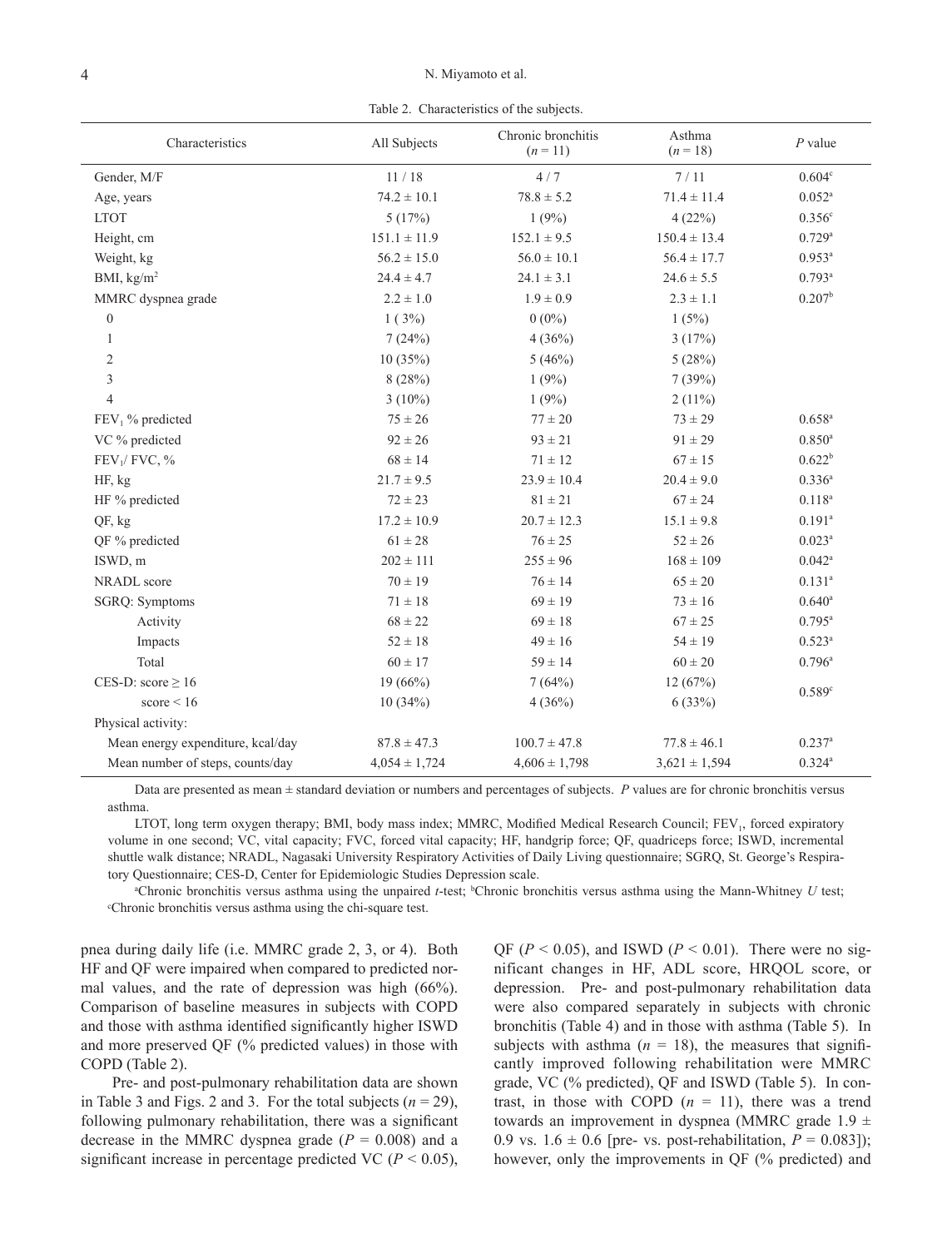



In all box plots, the top of the box represents the 75th percentile, the bottom of the box represents the 25th percentile, and the line in the middle represents the 50th percentile. The whiskers (the lines that extend out from the top and bottom of the box) represent the highest and lowest values that are not outliers or extreme values. The *P* value measured is from the paired *t*-test ( $n = 29$ ,  $* P <$ 0.01).



mental shuttle walk distance after pulmonary rehabilita-<br>tion Fig. 3. Box plots represent a significant increase in the incretion.

> In all box plots, the top of the box represents the 75th percentile, the bottom of the box represents the 25th percentile, and the line in the middle represents the 50th percentile. The whiskers (the lines that extend out from the top and bottom of the box) represent the highest and lowest values that are not outliers or extreme values. The *P* value measured is from the paired *t*-test ( $n = 29$ ,  $* P <$ 0.01).

|                                   | <b>Baseline</b>   | 12 weeks          | $P$ value            |  |
|-----------------------------------|-------------------|-------------------|----------------------|--|
| MMRC dyspnea grade                | $2.2 \pm 1.0$     | $1.8 \pm 0.9$     | 0.008 <sup>b</sup>   |  |
| $FEV1$ % predicted                | $75 \pm 26$       | $75 \pm 25$       | $0.775^{\rm a}$      |  |
| VC % predicted                    | $92 \pm 26$       | $95 \pm 25$       | $0.029^{\rm a}$      |  |
| FEV <sub>1</sub> /FVC, %          | $68 \pm 14$       | $68 \pm 13$       | $0.625^{\circ}$      |  |
| HF, kg                            | $21.7 \pm 9.5$    | $22.4 \pm 9.0$    | $0.375^{\rm a}$      |  |
| HF % predicted                    | $72 \pm 23$       | $75 \pm 23$       | $0.446^{\rm b}$      |  |
| QF, kg                            | $17.2 \pm 10.9$   | $20.6 \pm 9.9$    | $0.011^a$            |  |
| <b>NRADL</b> score                | $70 \pm 19$       | $73 \pm 19$       | $0.148^{\rm a}$      |  |
| SGRQ: Symptoms                    | $71 \pm 18$       | $70 \pm 18$       | $0.697$ <sup>a</sup> |  |
| Activity                          | $68 \pm 22$       | $68 \pm 18$       | $0.868^{\rm a}$      |  |
| Impacts                           | $52 \pm 18$       | $47 \pm 18$       | $0.064^{\rm a}$      |  |
| Total                             | $60 \pm 17$       | $57 \pm 16$       | $0.341^{\circ}$      |  |
| CES-D: score $\geq 16$            | 19(66%)           | 20(69%)           |                      |  |
| score $\leq 16$                   | 10(34%)           | $9(31\%)$         | 0.780 <sup>c</sup>   |  |
| Physical activity                 |                   |                   |                      |  |
| Mean energy expenditure, kcal/day | $87.8 \pm 47.3$   | $91.8 \pm 76.0$   | $0.677^{\rm b}$      |  |
| Mean number of steps, counts/day  | $4.054 \pm 1.724$ | $4,087 \pm 2,919$ | $0.954^{\circ}$      |  |

Table 3. Pre- and post-pulmonary rehabilitation data in subjects with officially-acknowledged air pollution-related respiratory disease  $(n = 29)$ .

Data are presented as mean ± standard deviation or numbers and percentages of subjects.

MMRC, Modified Medical Research Council; FEV<sub>1</sub>, forced expiratory volume in one second; VC, vital capacity; FVC, forced vital capacity; HF, handgrip force; QF, quadriceps force; NRADL, Nagasaki University Respiratory Activities of Daily Living questionnaire; SGRQ, St. George's Respiratory Questionnaire; CES-D, Center for Epidemiologic Studies Depression scale.

a Baseline versus 12 weeks using the paired *t*-test; bBaseline versus 12 weeks using the Wilcoxon signed-rank test; c Baseline versus 12 weeks using the chi-square test.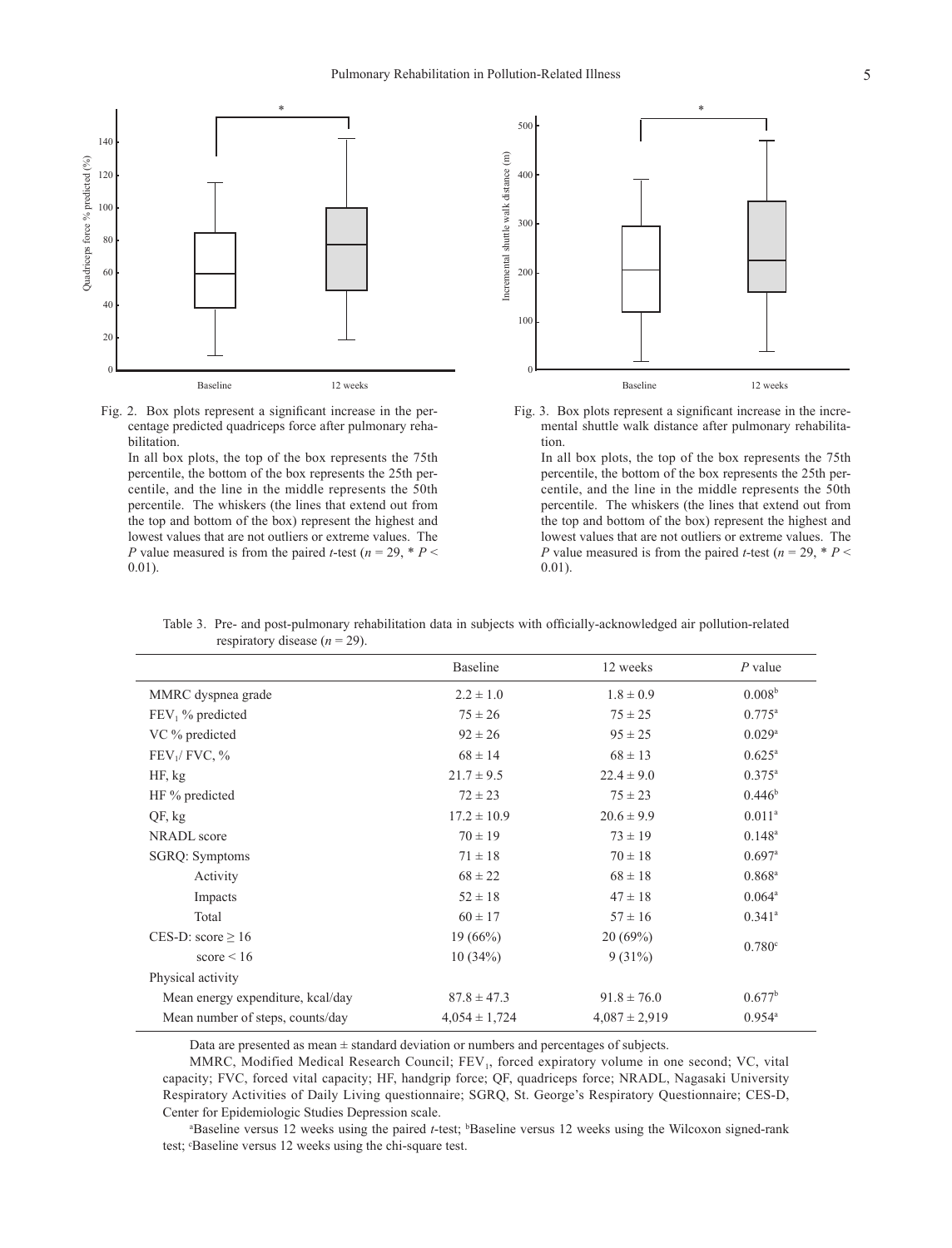|                                   | <b>Baseline</b>   | 12 weeks          | $P$ value            |  |
|-----------------------------------|-------------------|-------------------|----------------------|--|
| MMRC dyspnea grade                | $1.9 \pm 0.9$     | $1.6 \pm 0.6$     | $0.083^{b}$          |  |
| $FEV1$ % predicted                | $77 \pm 20$       | $78 \pm 18$       | $0.959^{\rm b}$      |  |
| VC % predicted                    | $93 \pm 21$       | $96 \pm 19$       | $0.306^{\rm a}$      |  |
| FEV <sub>1</sub> /FVC, %          | $71 \pm 12$       | $68 \pm 10$       | $0.451$ <sup>a</sup> |  |
| HF, kg                            | $23.9 \pm 10.4$   | $24.7 \pm 9.2$    | $0.345^{\circ}$      |  |
| HF % predicted                    | $81 \pm 21$       | $85 \pm 21$       | $0.122^{\rm a}$      |  |
| QF, kg                            | $20.7 \pm 12.3$   | $24.3 \pm 9.9$    | $0.143^a$            |  |
| $QF$ % predicted                  | $76 \pm 25$       | $95 \pm 28$       | $0.028$ <sup>a</sup> |  |
| ISWD, m                           | $255 \pm 96$      | $285 \pm 111$     | $0.032^{\rm a}$      |  |
| <b>NRADL</b> score                | $76 \pm 14$       | $78 \pm 14$       | $0.732^{\rm a}$      |  |
| SGRQ: Symptoms                    | $69 \pm 19$       | $72 \pm 14$       | 0.790 <sup>b</sup>   |  |
| Activity                          | $69 \pm 18$       | $70 \pm 10$       | $0.904^{\text{a}}$   |  |
| Impacts                           | $49 \pm 16$       | $45 \pm 12$       | $0.297$ <sup>a</sup> |  |
| Total                             | $59 \pm 14$       | $57 \pm 9$        | $0.582^{\rm a}$      |  |
| CES-D: score $\geq 16$            | 7(64%)            | $10(91\%)$        | $0.311$ <sup>c</sup> |  |
| score $\leq 16$                   | 4(36%)            | 1(9%)             |                      |  |
| Physical activity                 |                   |                   |                      |  |
| Mean energy expenditure, kcal/day | $100.7 \pm 47.8$  | $114.8 \pm 95.7$  | $0.627$ <sup>a</sup> |  |
| Mean number of steps, counts/day  | $4,606 \pm 1,798$ | $4,750 \pm 3,465$ | $0.895^{\rm a}$      |  |

Table 4. Pre- and post-pulmonary rehabilitation data in subjects with chronic bronchitis  $(n = 11)$ .

Data are presented as mean  $\pm$  standard deviation or numbers and percentages of subjects.

MMRC, Modified Medical Research Council; FEV<sub>1</sub>, forced expiratory volume in one second; VC, vital capacity; FVC, forced vital capacity; HF, handgrip force; QF, quadriceps force; ISWD, incremental shuttle walk distance; NRADL, Nagasaki University Respiratory Activities of Daily Living questionnaire; SGRQ, St. George's Respiratory Questionnaire; CES-D, Center for Epidemiologic Studies Depression scale.

a Baseline versus 12 weeks using the paired *<sup>t</sup>*-test; bBaseline versus 12 weeks using the Wilcoxon signed-rank test; c Baseline versus 12 weeks using the chi-square test.

## ISWD reached significance (Table 4).

The mean daily energy expenditure increased after the pulmonary rehabilitation program, but this change was not significant. The mean number of daily steps also did not change significantly.

## **Discussion**

This study aimed to evaluate the effects of pulmonary rehabilitation in officially acknowledged victims of air pollution-related respiratory disease, including the effects on physical activity. The results show that subjects had increased exercise capacity and improved QF after pulmonary rehabilitation. In addition dyspnea decreased significantly in subjects with asthma, and there was a trend towards a reduction in dyspnea in those with chronic bronchitis.

One of the reasons for the decline in exercise capacity in COPD patients is skeletal muscle dysfunction. Inflammatory cytokines (Wouters et al. 2002), malnutrition, and oxidative stress (Rabinovich et al. 2001) may cause systemic inflammation in these patients, resulting in deconditioning (Kim et al. 2008). Exercise training improves deconditioning and increases exercise tolerance in COPD patients by improving skeletal muscle function. In our study population, exertional dyspnea and limitations to ADL were similar to those experienced by COPD patients. Skeletal muscle dysfunction was improved by exercise training, as shown by the increase in QF after the pulmonary rehabilitation program. In addition, ISWD increased by 45 m after pulmonary rehabilitation. In COPD patients, the minimal clinically important difference (MCID) in ISWD was reported to be 47.5 m (Singh et al. 2008). In this study, the improvement in distance walked was close to the MCID. This improvement may have resulted from improved skeletal muscle function.

HRQOL and depression were not significantly improved after pulmonary rehabilitation in this study. It has been shown that patients with COPD have reduced HRQOL accompanied by anxiety and depression due to limitations in daily life and to social isolation (Hayashi et al. 2011; Iguchi et al. 2013). Our patient population had low HRQOL and a high rate of depression. In a previous study of patients with occupation-related respiratory disease, mild or moderate decreases in pulmonary function and exercise tolerance were significantly associated with a poorer psychological status (Ochmann et al. 2012). It was also reported that patients with occupational asthma had a significantly poorer quality of life than other patients with asthma (Dimich-Ward et al. 2007). Chronic disease lasting for over 40 years may result in depression and low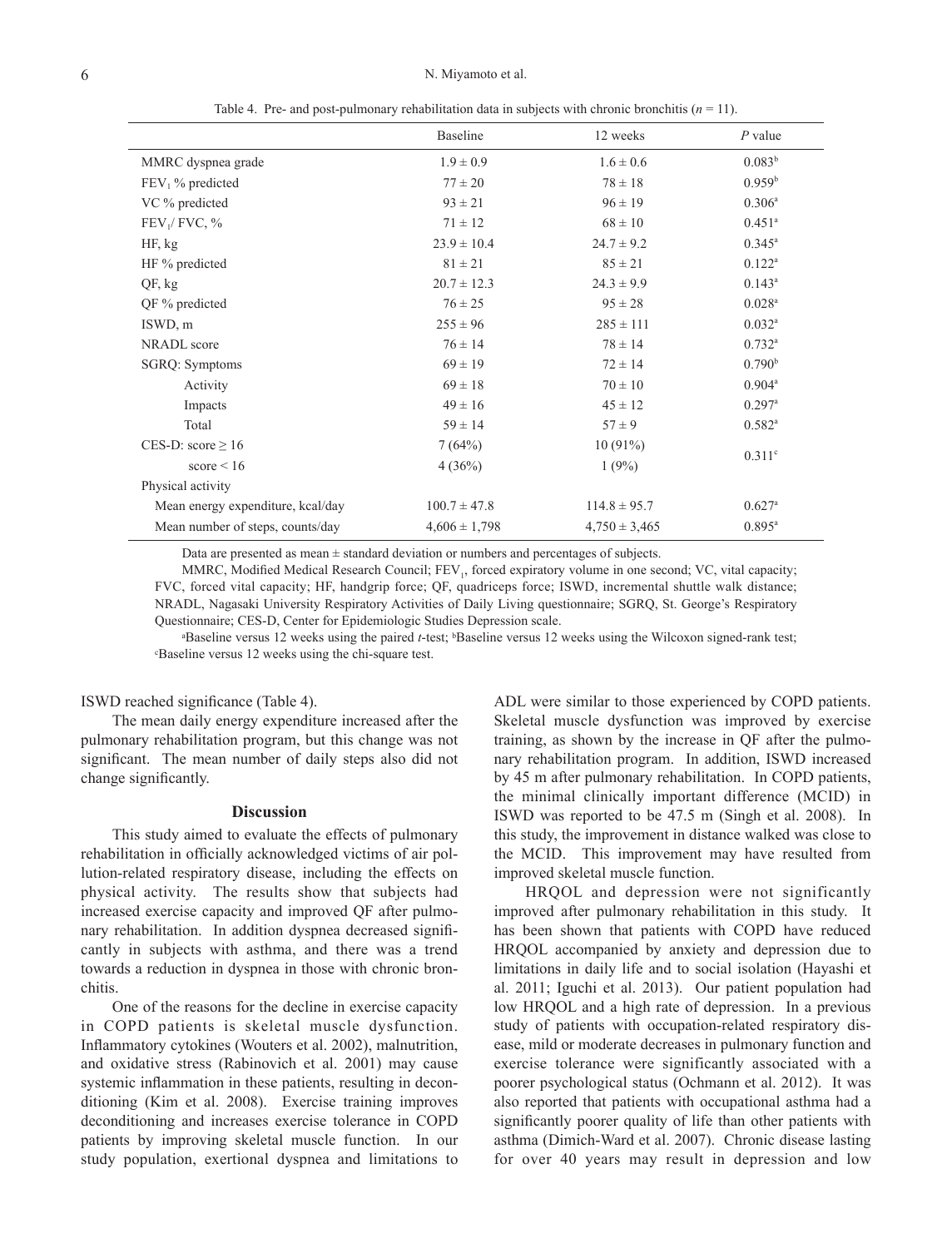|  | Table 5. Pre- and post-pulmonary rehabilitation data in subjects with asthma ( $n = 18$ ). |  |  |  |  |
|--|--------------------------------------------------------------------------------------------|--|--|--|--|
|--|--------------------------------------------------------------------------------------------|--|--|--|--|

|                                   | <b>Baseline</b>   | 12 weeks          | $P$ value            |  |
|-----------------------------------|-------------------|-------------------|----------------------|--|
| MMRC dyspnea grade                | $2.3 \pm 1.1$     | $1.9 \pm 1.0$     | $0.035^{\rm b}$      |  |
| $FEV1$ % predicted                | $73 \pm 29$       | $74 \pm 29$       | $0.816^a$            |  |
| VC % predicted                    | $91 \pm 29$       | $95 \pm 29$       | $0.048^{\rm a}$      |  |
| FEV <sub>1</sub> /FVC, %          | $67 \pm 15$       | $67 \pm 14$       | $0.737^b$            |  |
| HF, kg                            | $20.4 \pm 9.0$    | $21.0 \pm 8.8$    | $0.577^{\rm a}$      |  |
| HF % predicted                    | $67 \pm 24$       | $68 \pm 21$       | $0.692^{\rm a}$      |  |
| QF, kg                            | $15.1 \pm 9.8$    | $18.3 \pm 9.5$    | $0.045^{\circ}$      |  |
| QF % predicted                    | $52 \pm 26$       | $64 \pm 30$       | $0.029$ <sup>a</sup> |  |
| ISWD, m                           | $168 \pm 109$     | $222 \pm 139$     | $0.006^a$            |  |
| <b>NRADL</b> score                | $65 \pm 20$       | $70 \pm 21$       | $0.121$ <sup>a</sup> |  |
| SGRQ: Symptoms                    | $73 \pm 16$       | $70 \pm 20$       | $0.303^a$            |  |
| Activity                          | $67 \pm 25$       | $67 \pm 22$       | $0.877^b$            |  |
| Impacts                           | $54 \pm 19$       | $49 \pm 21$       | $0.145^{\rm b}$      |  |
| Total                             | $60 \pm 20$       | $58 \pm 19$       | 0.492 <sup>b</sup>   |  |
| CES-D: score $\geq 16$            | 12(67%)           | 10(56%)           |                      |  |
| score $\leq 16$                   | 6(33%)            | 8(44%)            | $0.494^{\circ}$      |  |
| Physical activity                 |                   |                   |                      |  |
| Mean energy expenditure, kcal/day | $77.8 \pm 46.1$   | $73.8 \pm 53.0$   | $0.790^{\rm a}$      |  |
| Mean number of steps, counts/day  | $3,621 \pm 1,594$ | $3,565 \pm 2,414$ | $0.925^{\rm a}$      |  |

Data are presented as mean  $\pm$  standard deviation or numbers and percentages of subjects.

MMRC, Modified Medical Research Council; FEV<sub>1</sub>, forced expiratory volume in one second; VC, vital capacity; FVC, forced vital capacity; HF, handgrip force; QF, quadriceps force; ISWD, incremental shuttle walk distance; NRADL, Nagasaki University Respiratory Activities of Daily Living questionnaire; SGRQ, St. George's Respiratory Questionnaire; CES-D, Center for Epidemiologic Studies Depression scale.

a Baseline versus 12 weeks using the paired *<sup>t</sup>*-test; bBaseline versus 12 weeks using the Wilcoxon signed-rank test; c Baseline versus 12 weeks using the chi-square test.

HRQOL. We therefore consider that it is important to provide medical care aimed at improving HRQOL and psychological status for officially acknowledged victims of air pollution-related respiratory disease. However, HRQOL and depression did not improve significantly after our pulmonary rehabilitation program, and other treatments may be required to address these issues.

Physical activity did not increase significantly after pulmonary rehabilitation. COPD patients have a low physical activity level compared with healthy subjects (Mador et al. 2011; Vorrink et al. 2011), and the physical activity level is a strong predictor of mortality (Waschki et al. 2011). Few studies have reported on changes in physical activity after pulmonary rehabilitation. Mador et al. (2011) studied 29 COPD patients who attended an 8-week pulmonary rehabilitation program, and found improved exercise capacity, muscle force, and HRQOL after the program, but no change in the physical activity level. Ng et al. (2012) suggested that it may be possible to improve the physical activity level in COPD patients by offering supervised exercise training at least 3 times a week for a minimum of 8 weeks. Another study suggested that improvement in the physical activity level in COPD patients requires changes in behaviors (modification of performance of ADL) and that these require long-term training of at least 3 months duration (Pitta et al. 2008). In this study, however, about 3 months of pulmonary rehabilitation did not result in an increase in physical activity. One reason for this may be that our program offered less frequent training than the programs used in previous studies (Ries et al. 2007; Spruit et al. 2013).

Our study has some limitations. First, the number of subjects was small and there was a high attrition rate (45%). One of the reasons for this is that many of the subjects were women, who were unable to participate in the inpatient pulmonary rehabilitation program for social reasons. Therefore, we consider that compliance with pulmonary rehabilitation programs may be poor in such individuals. Second, there was no control group for comparison. Future studies investigating pulmonary rehabilitation programs for officially acknowledged victims of air pollution-related respiratory disease should include a control group.

In this study, officially acknowledged victims of air pollution-related respiratory disease had increased exercise capacity and QF, and decreased dyspnea after participating in a pulmonary rehabilitation program. These results suggest that pulmonary rehabilitation, which is well established as an effective intervention in COPD patients, is also effective in patients with air pollution-related respiratory disease.

In conclusion, we examined the efficacy of pulmonary rehabilitation in 29 officially acknowledged victims of air